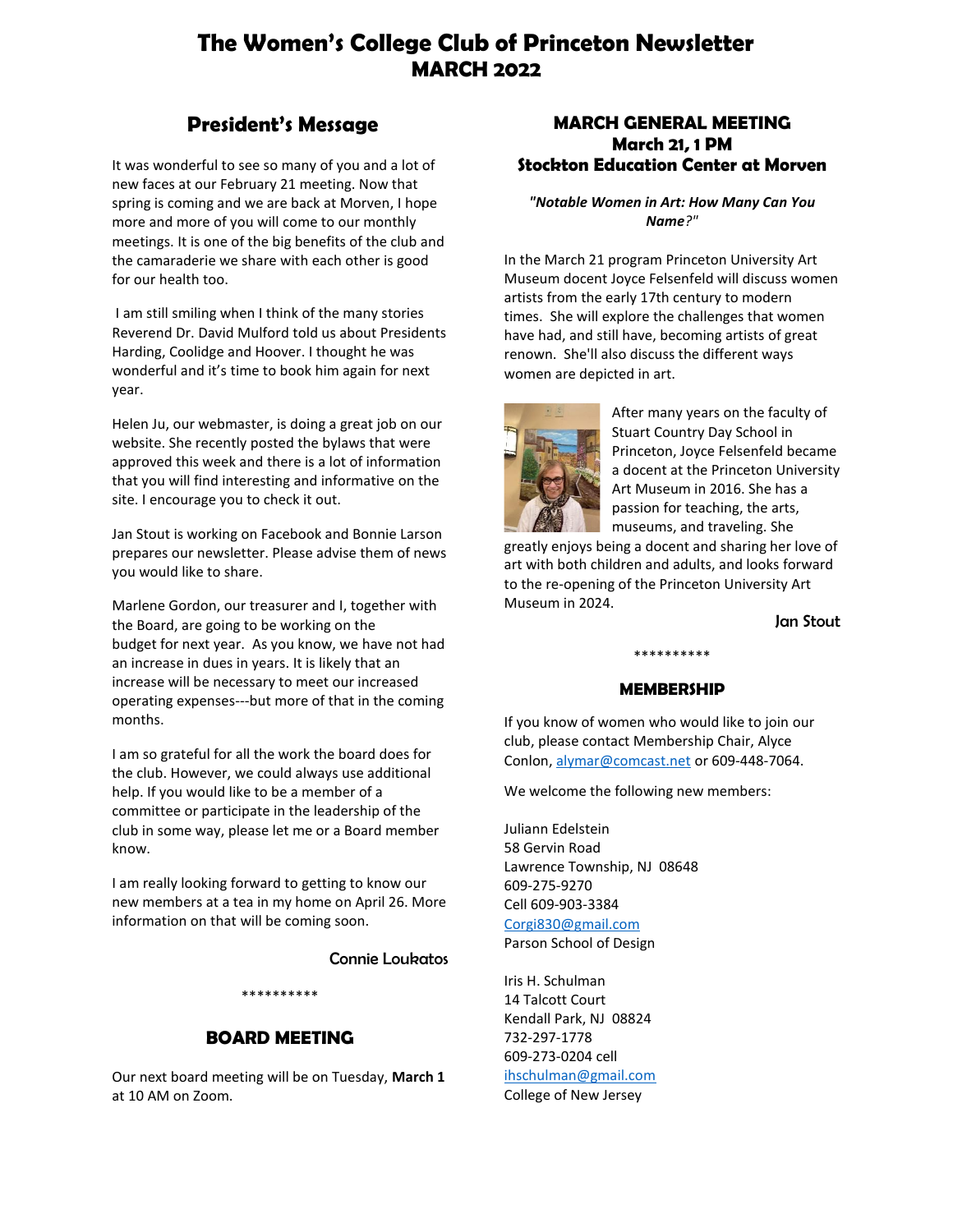Vera Skeete 300 Elm Road Apt. 245 Princeton, NJ 08540 732-316-4931 732-801-9856 cell [aaleedolls@yahoo.com](mailto:aaleedolls@yahoo.com) Saint Peter's University

The following members have new addresses:

Mary Francis Stahler 15 Kensington Road #212 Bronxville NY 10708

Sarah Hocking 2741 N. Salisbury Street #2206 W. Lafayette, IN 47906 shockings@gmail.com

# \*\*\*\*\*\*\*\*\*\*





We will be meeting for lunch at **AJA on Rt. 206 in Skillman on Tuesday, March 15 at noon**. Please let Bonnie Larson know if you will be attending

the luncheon, so that she can make a reservation.

If you would like to carpool, let Bonnie know and she will try to arrange it. Guests are welcome.

If you would like to join the group, please contact Bonnie Larson[, bonniejlarson63@comcast.net](mailto:bonniejlarson63@comcast.net) or 609-655-2663. \*\*\*\*\*\*\*\*\*\*

### **BOOK DISCUSSION**

The book group is meeting on Friday, **March 25** at 1 PM. The book we are reading is *Girl Waits with Gun* by Amy Stewart. Bonnie Larson has copies which the group is able to borrow.

The group will be meeting at Marlene Gordon's home. Bring your drink with you. All members are welcome to join this group.

If you would like to join the group, please contact Bonnie Larson[, bonniejlarson63@comcast.net](mailto:bonniejlarson63@comcast.net) or 609-655-2663.

#### \*\*\*\*\*\*\*\*\*\*

#### **WALKING GROUP**

What: March 4 Walk Where: Parking lot for D&R Canal Path at Quakerbridge Road (Port Mercer) When: March 4, 1 PM

For our First Friday Walk in March, we'll meet in the parking lot for the D&R Canal at Quakerbridge Road and walk a total of about 3 miles (out-and-back) on the Canal path. Coming from Princeton, the parking



lot is on the right just before crossing the canal to the left. If you have any questions contact Jan Stout at 609- 475-5649.

Above is a picture of February's walk.

### **TRIP GROUP**

\*\*\*\*\*\*\*\*\*\*

Stop the presses!!! In addition to our trip to the Ellarslie Museum we have a wonderful opportunity to visit the College of New Jersey on Thursday, March 10th. The exhibition, titled "Meaningful Beauty: The Vibrant Vocabulary of Honeysuckles, investigates the diversity of honeysuckles and explores the differences in form that allow the plant to communicate with its environment, using a blend of artistic and scientific imagery which includes illustration, animation, photography, maps and diagrams, the exhibition engages visitors through a blend of art with science.

Funded by the National Science Foundation, the exhibit was created by TCNJ as well as Yale University and St. John's University. I am very excited about the novelty of this adventure as well as happy to be returning to TCNJ which has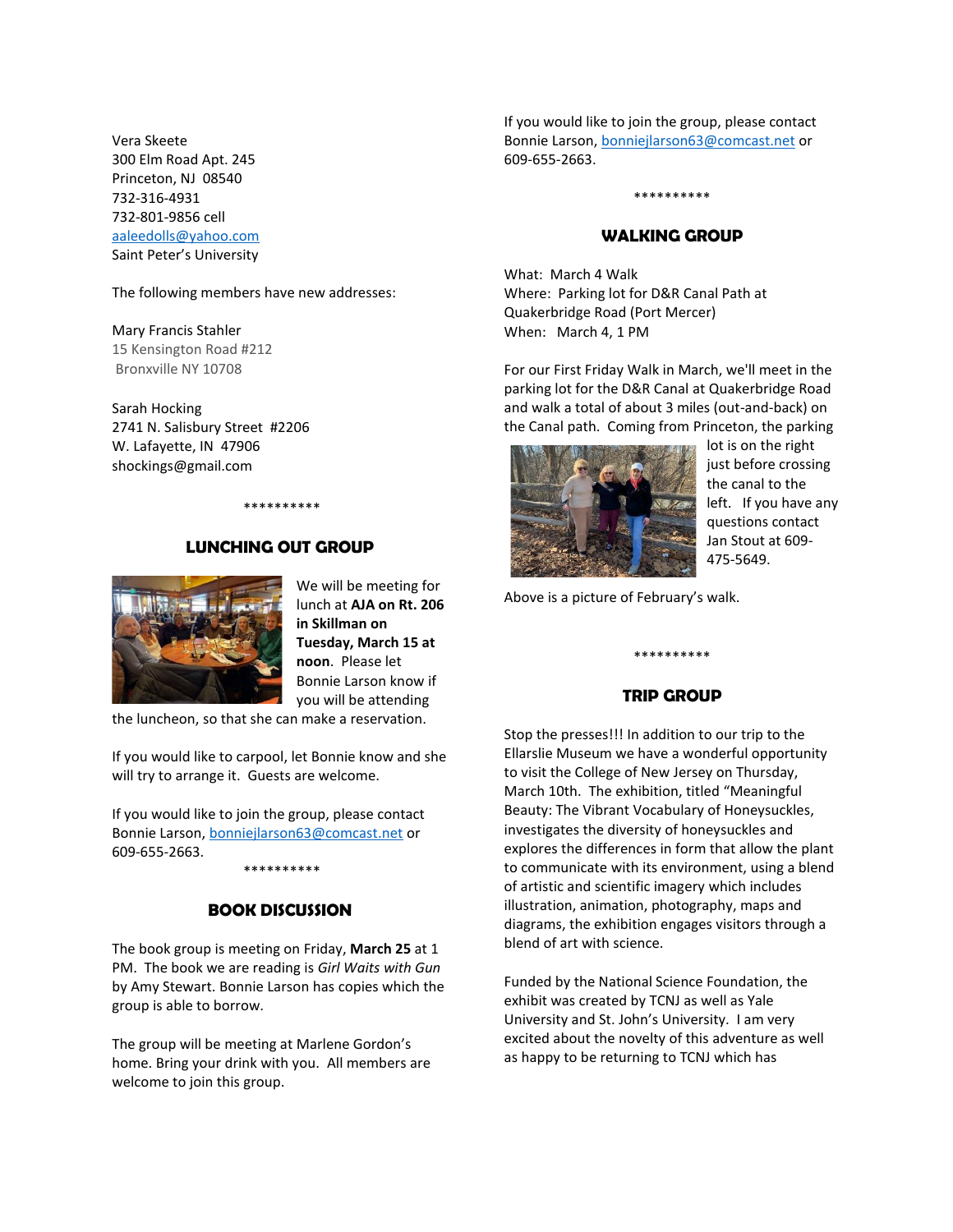welcomed us before. We will car pool from Kathy Hutchins' house at 10:30 and have lunch following our visit. Please let me know if you are interested. On Friday, March 18th we will visit the Ellarslie Museum in Cadwalader Park in Trenton to see the exhibit "'Painting the Moon and Beyond: Lois Dodd and friends explore the night sky". Lois Dodd is an American landscape painter who for more than 70 years has painted her surroundings - New York's Lower East side, mid-coast of Maine and the Delaware Water Gap. One of her favorite subjects is the night sky which is the central theme of the exhibit. Dodd is also the co-founder of the artist-run Tanager Gallery.

We will car pool from Kathy Hutchins' house and have a late lunch after visiting the museum.

The Museum opens at noon and we leave at 11:30. To learn more, go to ellarslie.org/painting-the-moonand-beyond.

Please contact Kathy Hutchins, [widowh@hotmail.com](mailto:widowh@hotmail.com) or 609-430-1565 if you are interested in going.

### **GETTING TO KNOW YOU**

\*\*\*\*\*\*\*\*\*\*

Please meet new member, **Marianne Sagarese**

Marianne's friend Jan Stout introduced her to the WCC of Princeton. Marianne and Jan worked together years ago at Hamilton hospital.

She has lived in East Windsor for 50 years with her husband a Rutgers grad, who she met when she was at nursing school in Morristown. They raised their three children in East Windsor and when they were young, she went back to finish her BSN at Trenton State College.

She had 20 years at Hamilton hospital in various positions and then 14 years with Healthcare Quality Strategies in a teaching position.

Marianne retired six years ago and now spends time attending 7 grandkids sports activities and concerts!

She loves making quilts for "Quilts for Kids" organization for family, friends, along with knitting for St Paul's prayer shawl ministry.

Marianne looks forward to coming to meetings and joining in outings with all of you.

Welcome Marianne!

#### \*\*\*\*\*\*\*\*\*\*

#### **MEMBER SPOTLIGHT**

This month we are highlighting our Vice President and hospitality chair, **Lorraine Haucke.**

Lorraine guesses that one could say that she is a little

"southern" as she was raised in Vineland, N. J. But she was born in Brooklyn and all her relatives lived there.



After high school she worked a couple years, attended community college and graduated from C. W. Post College in Belleville, L.I. in 1970. Afterwards she worked for AT&T for a couple years and then took a position with the Region 2 General Services Administration. Lorraine held a few different positions: secretary to the Personnel Officer, Historic Preservation Officer and Art in Architecture Officer. These last two positions enabled her to travel throughout the region-New York, New Jersey, Puerto Rico and Virgin Islands. She totally loved this work as she worked with interesting, talented artists and architects.

Having married her husband Ronald late in life, she does not have children. Lorraine was fortunate to retire in 2005 and lives in the Rossmoor Community in Monroe.

She enjoys travel, movies, theater, and reading mystery books. She learned wood carving, mah jongg and rug hooking at Rossmoor.

Her membership in WCCP since 2005 has been very rewarding.

\*\*\*\*\*\*\*\*\*\*